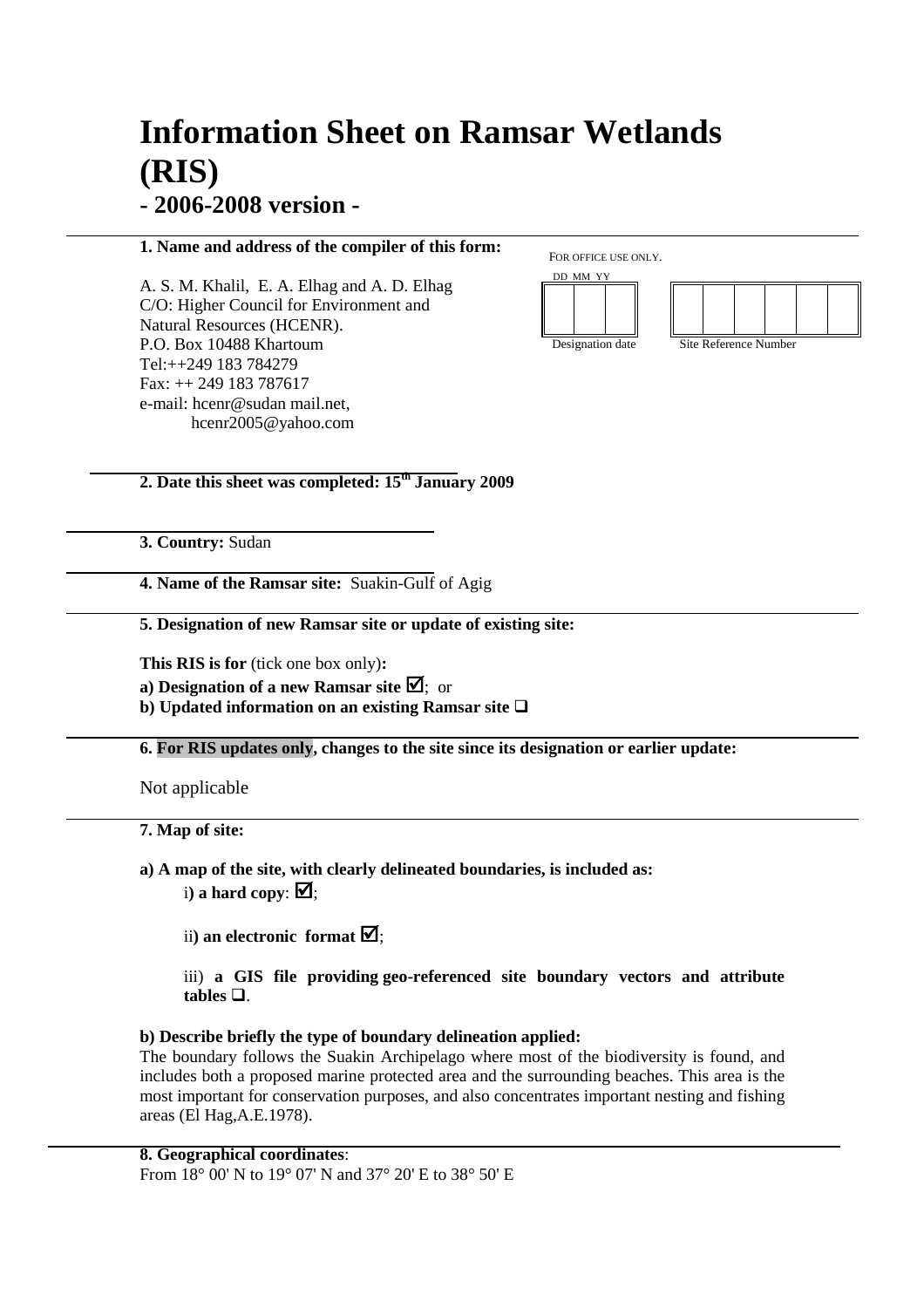# **9. General location:**

Eastern Sudan – Red Sea State (Estimated population as of 2008 is 684,271)

The proposed Ramsar Site extends between Suakin (19° 07' N, 37° 20' E) in the north to the Gulf of Agig (Agig is located at the southwestern corner of the Gulf at  $18^{\circ}$  14' N,  $38^{\circ}$  11' E) and extending further up to the southern coastal borders with Eritrea (18° 00' N).

Estimated population of key Red Sea State localities; Port Sudan 454,573 Suakin 99,636 Sinkat 70,488 Agig 49,836 Tokar 48,733 Dordeb 45,000 Halaib 36,226 *Source: ICZMO (2008) and HCENR (2007)* 

Distance from the nearest significant town or city centre is approximately 50km from Suakin to Port Sudan is 50 km.

## **10. Elevation:** Sea level

#### **11. Area:**

The coastal stretch extends for about 125 km. Given an average width of 90 km, the total area of the proposed site represents approximately **1,125,000 hectares**. Most of this area is water to include the proposed offshore Suakin Archipelago.

# **12. General overview of the site:**

The site is an extensive coastal stretch and marine quarter including various biotopes of coral reefs, mangroves, off-shore islands, soft-bottom mud flats and agricultural areas, in addition to saltmarsh, sabkha and khor basins. The northern limit is Suakin island, a historical port that has been recently revived. South of Suakin the shoreline is inundated and rich in *Avicennia marina* mangroves, sand bars and mud flats. Located at the seaward terminations of Khor Quab and Khor Ashat, this part receives considerable seasonal freshwater and alluvium during the rainy season. Further south the Tokar Delta is formed by seasonal flooding of the Baraka River. This is the single area with agricultural potential in the Red Sea state. The Delta together with the Gulf of Agig and southern marsa are the most important shrimp trawling sites at the Sudanese coast. An agricultural scheme is based at Tokar, a few kilometers inland which represent the second major town in the area. Offshore numerous islands form the Suakin archipelago which together with other scattered islets represents important marine turtle nesting and seabirds sites.

**13. Ramsar Criteria:** 

**1 • 2 • 3 • 4 • 5 • 6 • 7 8 • 9** --

# **14. Justification for the application of each Criterion listed in 13 above:**

**Criterion 1:** The site includes well-developed coastal *Avicennia marina* mangrove stands extending south of Suakin, which are more dense and extensive than stands found on the northern parts of the coast. Rich coral reef exhibits unique diversity at Suakin and near the harbour entrance, in addition to well developed fringing reefs extending parallel to the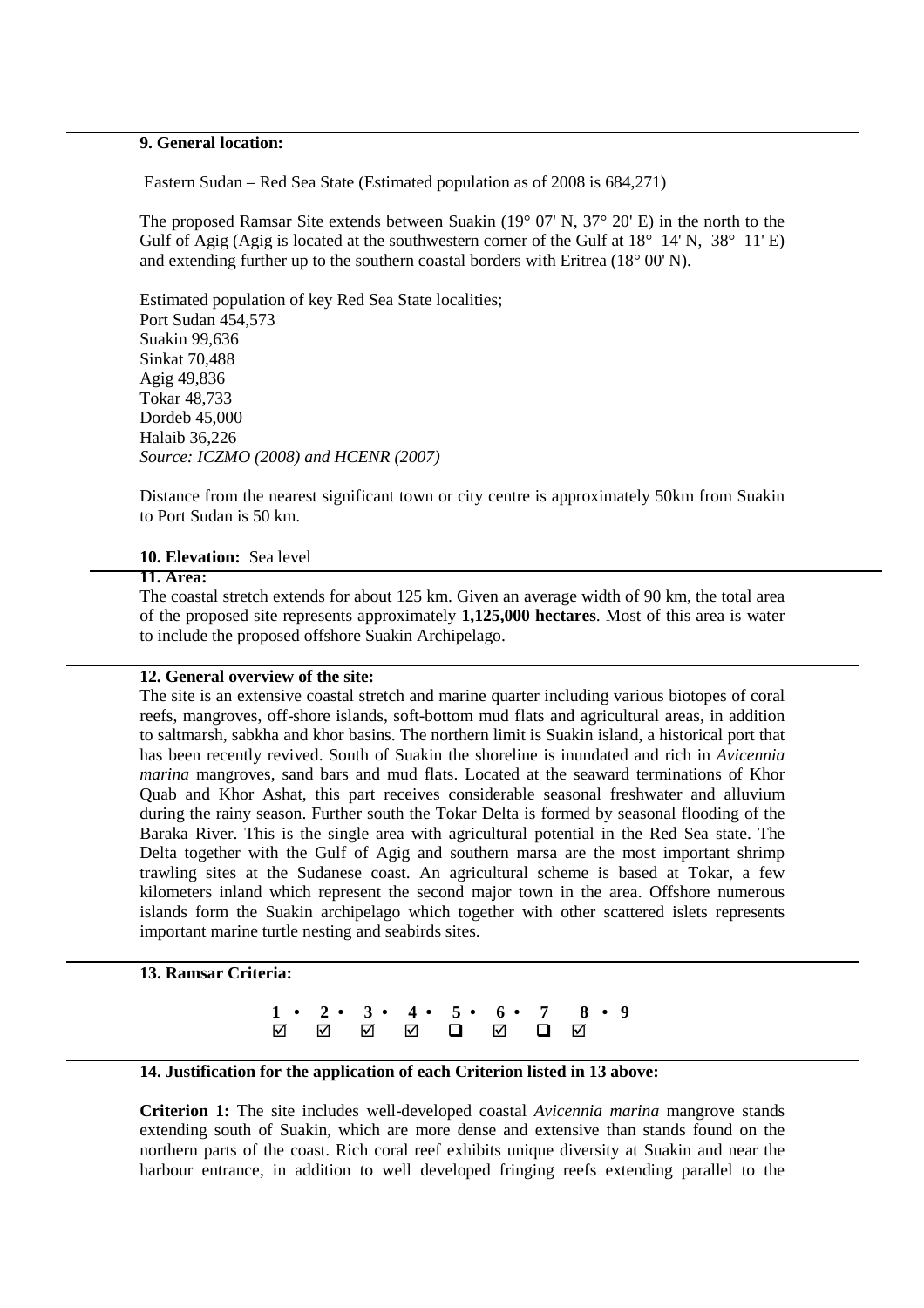shoreline seaward to mangroves. The site includes a large number of coastal and off-shore islands such as Mukkwar, Umm Al-Gorosh, Umm Al-Sheikh and Saad-Allah Archipelago, which provide nesting sites for seabirds and turtles (See criterion below)

**Criterion 2:** It has been reported that fishermen in the area claim that dugong (*Dugong dugong*) is common. The dudong is considered vulnerable in the IUCN Red List. At least two species of marine turtles, the hawksbill turtle (*Eretmochelys imbricata*) and green turtle *(Chelonia mydas*) have been reported in the site (Abdellatif, 1980). The green and hawksbill turtles are considered endangered and critically endangered, respectively, by the IUCN Red List. They are also both included in CITES Appendix I. Additionally, the Barbary sheep (*Ammotragus lervia*) and the dugong or sea cow (*Dugong dugon*) are considered vulnerable by the IUCN Red List, the dugong also being included in CITES Appendix I. Finally, the Nubian ibex (*Capra ibex nubiana*) is considered endangered by the IUCN Red List; and the ostrich (*Struthio camelus*) is included in CITES Appendix I.

**Criterion 3:** The site includes mangrove forests, extensive coral reefs, and coastal and offshore islands which support biodiversity characterized by typical Red Sea and Indo-pacific communities (e.g. Acropora, Pocillopora, Stylophora and Porites species), many of which still in pristine state (see justification for criterion 1 above). According to Fishpool and Evans (2001), this site coincides with an Important Bird Area (IBA) and is known to hold, on a regular basis, greater than 1 % of the biogeographic population of the Lesser Crested Tern (*Sterna bengalensis*) with 750 breeding pairs and Crested Tern (*Sterna bergii*) with 370 breeding pairs.

**Criterion 4:** Islands at the site provide nesting sites for true seabirds (e.g. gulls and terns), and marine turtles (*Eretmochelys imbricata*, *Chelonia mydas*). Mangroves and marsas are breeding and feeding grounds for several fish species and shrimps, as well as nesting sites for some birds such as *Pelecanus rufescens*. The coral reefs support rich typical reef communities in addition to major artisanal fishery activities in the area

**Criterion 6:** The site includes an elongated, largely undisturbed stretch of coastline for passage and wintering of shorebirds, gulls and terns. The site also includes numerous inundations and a large number of inshore and offshore islets of different size and substrate type that support breeding marine birds. According to a recent PERSGA survey (Shobrak 2002), which collected information for only one year, the site supports over 1% of the biogeographic population of the lesser crested tern (*Sterna bengalensis*): 6,000 to 8,000 individuals, i.e. 13.6 to 18%; of the white-cheeked tern (*Sterna repressa*): approximately 6850 individuals, i.e. 1.1%; and of the bridled tern (*Sterna anaethetus*): 14.020 individuals, i.e. 1.4%.

In addition, according to Fishpool and Evans (2001), this site is known to hold on a regular basis, greater than 1% of the biogeographic population of the Crested Tern (*Sterna bergii*) with 370 breeding pairs. This represents 3.7 % of the population of this species (the 1% threshold = 200 individuals as reported by Wetlands International, 2006).

# **Criteria 8:**

Mangroves and marsas are breeding grounds and nurseries for several fish species and shrimps. Khalil & Krupp (1994) described the relations of fish species to mangroves in the Sudanese Red Sea and identified three main categories:

- True residents, which spend their entire life cycle in the mangroves and include Aphanius *dispar, Gerres oyena* and some gobiids.
- Closely associated species, which are found in the mangroves as juveniles or juveniles and sub-adults. These species apparently utilize the mangroves as nursery and feeding grounds and include *Acanthopagrus berda, Chanos chanos, Crenidens crenidens, Hypoatherina*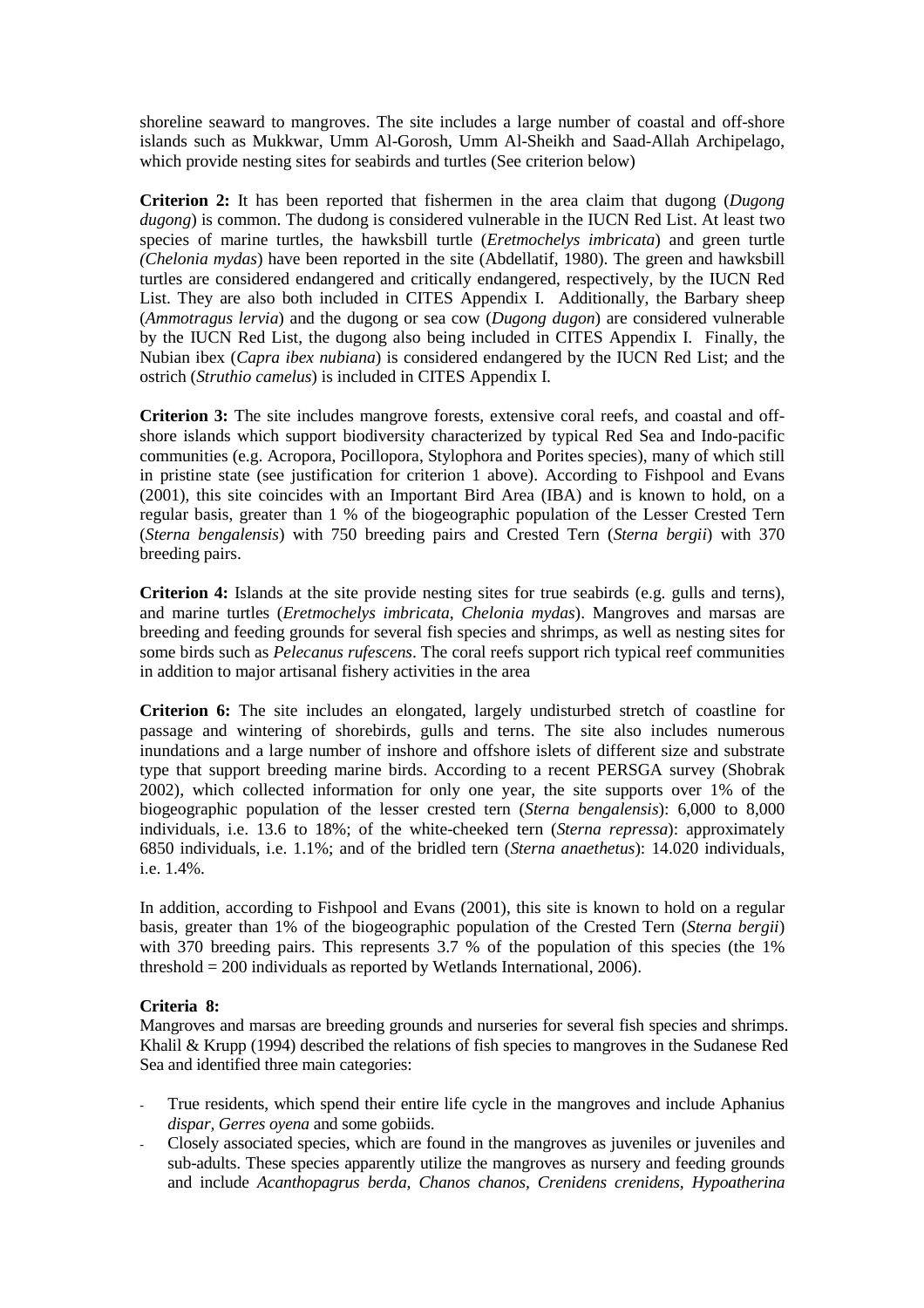*temminckii, Leiognathus equulus, Terapon jarbua, Pomadasys commersonni* and some Mugilidae spp.

Loosely associated species, which occur in the mangroves as occasional visitors entering there searching for food or protection e.g. *Sillago sihama, Thryssa baelama* and several others.

The marsas and associated mangrove stands are important habitats for commercial shrimp species in the area. Studies at Tokar Delta reported 6 important species in the catches, which include the species *Penaeus semisulcatus, P. latisulcatus, P. japonicus, P. monodon, P. indicus, Metapenaeus monoceros* and *M. stebbingi* (El Hag 1978; Brandford 1980).

#### **15. Biogeography**:

#### **a) biogeographic region:**

Western Indo-Pacific, Tropical African

This site also falls under the North African Bioregion. It is part of the Red sea coastal ecoregion and contains xeric systems (these generally receive less than 250 mm of rainfall per year) as the major habitat type (Michelle L.T. *et al.*, 2005)

# **b) biogeographic regionalisation scheme**:

Coastal complexes of mangroves, seagrass beds and coral reefs , Red Sea ( see map). (Krupp et al,1994)

The classification scheme used for Fresh water eco-regions of Africa and Madagascar (Michelle L.T. *et al.*, 2005).

# **16. Physical features of the site:**

In geological terms the region belongs to the Nubian segment of Arabian-Nubian shield, and is underlined by volcano-sedimentary sequences into which granitoid batholiths have been intruded. The tectonic setting is described by Körner et al. (1987). The basement complex, comprising the Red Sea hills, is characteristically a series of volcanic structures separated by basement rock formations. This north-south trending east facing escarpment represents an abrupt transition from the coastal lowlands to the uplands which have elevations of 1000 m and above. The western-facing slope towards the Nubian Desert is a gentle one, and is marked by the presence of a wind-blown sand cover.

A coastal plain of generally gentle topography lie between the Red Sea and the scarp that bounds the Red Sea hills. A typical profile shows that the coastal plain is made of interdigitating marine and continental deposits of Pleistocene and recent ages that overlay un-conformably tertiary deposits of the Red Sea littoral. The continental fraction includes extensive stream deposits forming fans deltas, wadi-fillings and terraces. These deposits are composed of boulder conglomerate, gravel, sand and clays, which lie over tertiary marine, lagoonal and clastic deposits, as well as basalts. Sediments in the central Red Sea systems are superficial and up to 1 km thick. Much of the coastal shelf is covered by sediments as a result of alluvial deposits.

A major feature of the coastline is the presence of emerged reef complex deposits, which may rise up to 16 meters above the high water mark (e.g. in Mukkwar Island), and may extend a few kilometers inland. The main primary deposits in the shallow coastal zone are coral reef deposits, formed and eroded under a variety of physical processes. The form of most contemporary reefs and many reef-flats, sharms, mersas and wadis outwashes reflect fossil reef-rock structure. Mollusca, algal foramineferan and diatomaceous deposits also occur but are less important in the coastal zone, although they provide heterogeneity to soft-bottom substrates, which for instance can enhance growth of various sea-grasses. Living biological associations generate and maintain the structure of the coastal zone and stabilize its substrate, and they integrate to enhance productivity. Four biotopes have particular importance in these respects: coral reefs, mangroves sea grasses and salt marshes.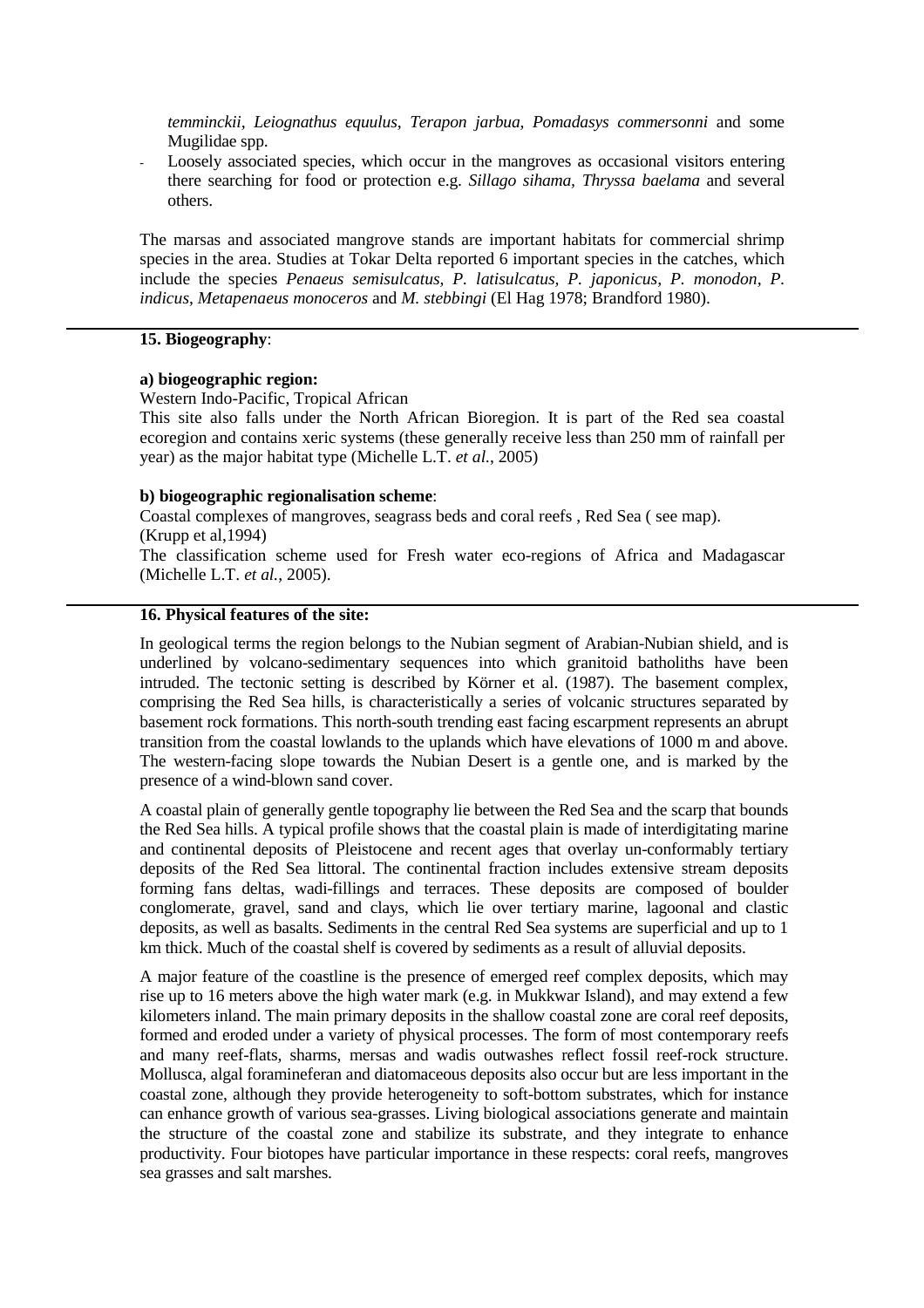The Red Sea Hills are well dissected by a network of steep dry valleys (*khors*), which drain surface water resulting from infrequent but intense rainstorms that occur in the region towards the coastal plain. El Tom (1991) notes that precipitation in the region is produced by two wind patterns, a northeasterly wind which picks up moisture over the Red Sea and produces rainfall over the coastal plain, and a southwesterly moist air-stream which affects the Red Sea Hills towards the end of the summer. The eastern slopes thus receive their highest rainfall during winter, while for western slopes the rainfall peaks occur in summer. Higher regions are generally subject to both regimes. The mean annual rainfall at Suakin during 1951-1980 was 164 mm; Tokar 74.4 mm, Agig 136.7 mm. A general drop in the annual rainfall occurred in the past three decades with extreme drops during the eighties. Since the beginnings of the 1990s a relative recovery in the rainfall to the normal rates has occurred (Sudan Meteorological Department cited in Khalil 2001), however, recovery of indigenous vegetation is rather difficult due to severe impacts of the prolonged drought on plant cover and soil coupled with human disturbance.

Tidal movements along the Red Sea coast are very small. In the central part there are virtually no daily tides. However, seasonal variations in the water level occur. In the summer the mean water level in the central region is nearly a meter lower than winter (Pazert 1974, cited in Khalil 2001). Such seasonal changes together with surface currents are influenced primarily by monsoonal winds and secondarily by temporal variations in density and evaporation. Water salinity is relatively high (38-41 ppt), and it could be much higher in shallow lagoons and coastal depressions (Wilkei 1995). Generally the surface waters of the Red Sea are nutrient-poor, with nitrate being depleted more than phosphate. However, in the central Red Sea, where the Sudanese coast is located, relatively higher nutrients concentrations have been recorded.

#### **17. Physical features of the catchment area:**

Hydrological studies were carried out in the region during the 1980s as part of a Sudanese German project, to evaluate the water potential of the main wadis and the coastal strip by means of borehole investigation of wadi fills and deltas (Budesanstalt für Geowissenschaften und Rohstoffe 1980, Rein-Ruhr Ingenieur Gessellschaft Mbh 1989). There are no records of boreholes that penetrate the crystalline basement and so the groundwater potential of the basement remains largely unknown. Submarine springs occur in the Red Sea; these springs discharge freshwater, possibly originating in the highlands and flowing seaward via an interconnected fracture system. There is a lack of rivers permanently flowing into the Red Sea. Freshwater in the area is mainly obtained by harvesting seasonal rainwater in the major khor basins and groundwater pumping.

 A relationship was demonstrated between surface drainage, fracture characteristics and lithology on the one hand, and groundwater flow patterns in the region on the other. In hard rock aquifers groundwater flow is generally restricted to fractures such as faults, joints, and bedding planes, which serve as major conduits. Recharge is via surface water which is concentrated in drainage channels (wadis or khors), as described earlier. Major khors in the coastal area occupied by the site are (from north to south) Khor Quwab and Khor Ashat, which together form an extensive alluvial fan extending between Suakin and Ashat area. At the southern part the Baraka River floods seasonally forming an extensive delta at Tokar area.

Please see section 14 for the general geology and geomorphology features, climate and soil types.

#### **18. Hydrological values:**

Natural vegetation of the saltmarsh and coastal plains provides pasture for camels and goats. Animal breeding is the major economic activity for the coastal population. The shoreline is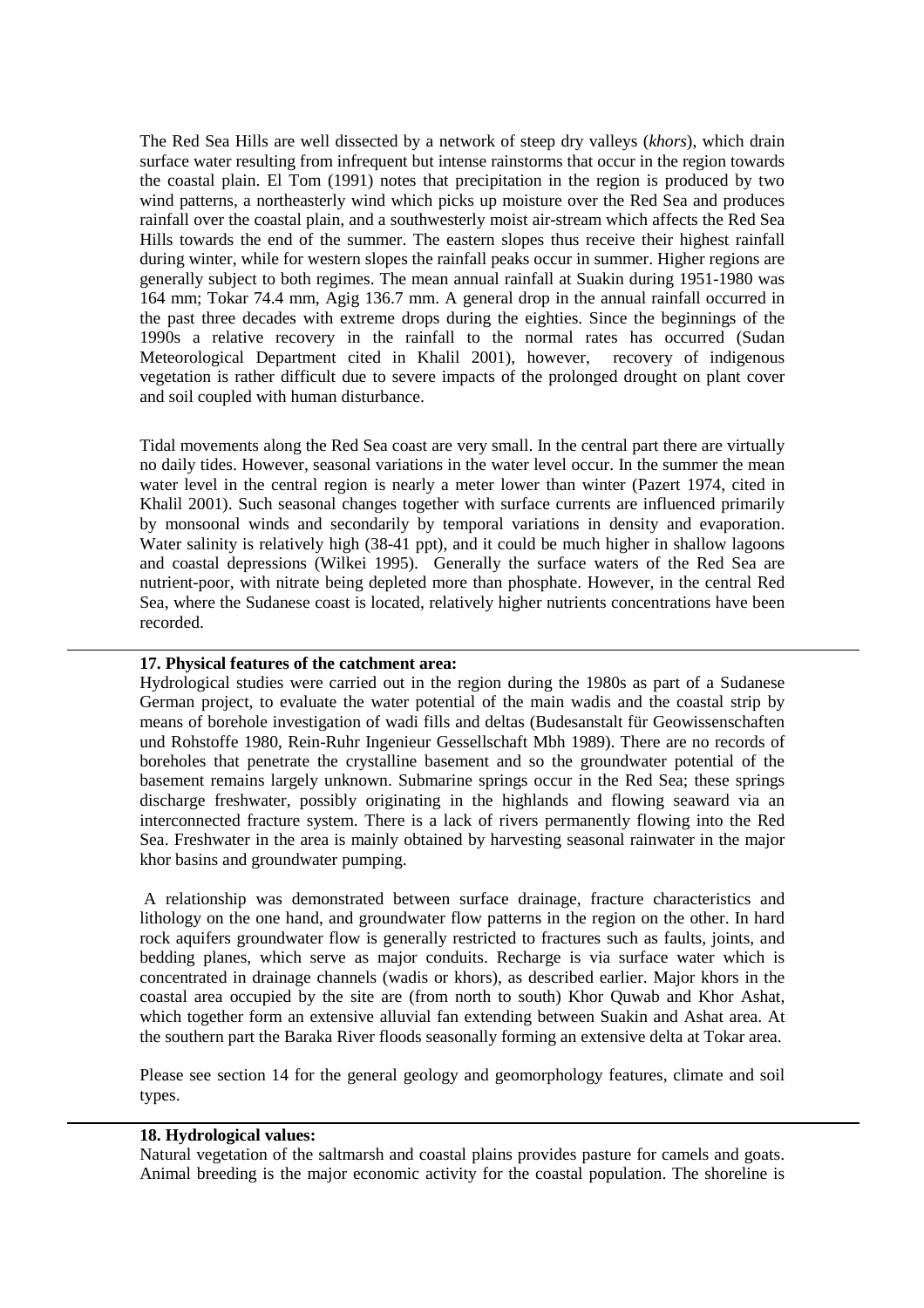rich in inundations (marsas) that represent fish landing sites. These often support mangroves which stabilize the shoreline and provide breeding grounds and nurseries for several commercial fish species, as mentioned earlier. The wide deltas of the Khor Quawb and Khor Ashat basins support the most extensive and dense mangrove stands in the country. These khors and Baraka River also support seasonally cultivable lands at their deltas and lower reaches, the most significant of which is Tokar Delta. The mangroves also provide fodder for camels, especially during the dry season, when the land pasture shrinks. Its wood is also used for building fishermen huts and as firewood. Coral reefs protect coastal areas from waves and erosion and support fishery resource.

# **19. Wetland Types**

#### **a) presence:**

Marine/coastal:  $\overline{A} \cdot B \cdot C \cdot D \cdot \overline{E} \cdot F \cdot \overline{G} \cdot H \cdot I \cdot J \cdot \overline{K} \cdot \overline{E}$  **Zk(a) Inland: L • M • N • O • P • Q • R • Sp • Ss • Tp Ts • U • Va**  $Vt \cdot W \cdot Xf \cdot Xp \cdot Y \cdot Zg \cdot Zk(b)$ **Human-made: 1 • 2 • 3 • 4 • 5 • 6 • 7 • 8 • 9 • Zk(c) b) dominance:**   $A > C > B > G > H > I > D > E > J > K$ .

#### **20. General ecological features:**

The area comprises more than 1,000,000 hectares of Red Sea coastal stretch and marine environment with a variety of habitats including intertidal flats, inlets, bays, salt marsh, mangroves, seagrass beds, islands, agricultural land, rocky shore, coral reefs and khor basins.

The rocky shore in vicinity of the Suakin islands and adjacent to the harbour entrance is rich in coral growth. This was a major reason for transferring the port to Port Sudan at the beginning of the last century. Reopening of the harbour recently has necessitated large-scale dredging of coral reefs at its entrance. The coastal area south of Suakin to the Eritrean border comprises a flat coastal stretch, with numerous tidal inlets and inundated depressions, rich in alluvium. This is transported by flash floods and run-off originating from the Red Sea hills, across the relatively wider coastal plains, to be deposited at the seaward termination of extensive basins (khors), which support *Avicennia* mangroves at their mouths. The wide deltas of the two major basins, Quawb and Ashat, support the most extensive and dense mangrove stands in the country. The stands grow at localities very adjacent to each other forming a thin belt, comprising from north to south: Fagum-Lagagengeeb (19° 01' N, 37° 23' E), Haydob (18° 57' N, 37° 23' E), Sheikh Ibrahim (18° 56' N, 37° 24'), Sheikh Saad (18° 50' N, 37° 26' E), Shabarango-Gafud (18° 46' N, 37° 29' E) and Ashat (18° 45' N, 37° 30' E).

The distribution of the mangroves in the area is probably greatly influenced by the amount of surface run-off and alluvium reaching the sea, which depends upon the geological characteristics of the Quwab and Ashat basins. Recent investigations using space photography revealed that the status of the two basins as hard rock aquifers is quite different. The northern part of khor Ashat is underlain by a granitic batholith, which is bounded to the south by a volcano-sedimentary complex. This occupies the whole central part, including the drainage basin mouth. Volcanosedimentary rocks have, as opposed to fracture granitic rocks, a retarding effect on groundwater flow. Thus most of the water coming via Khor Ashat fractures from the upland will continue its flow down as surface run-off. Khor Quwab, for which the lithology is mostly granite, shows a different situation, making this basin more favourable for groundwater flow. This may explain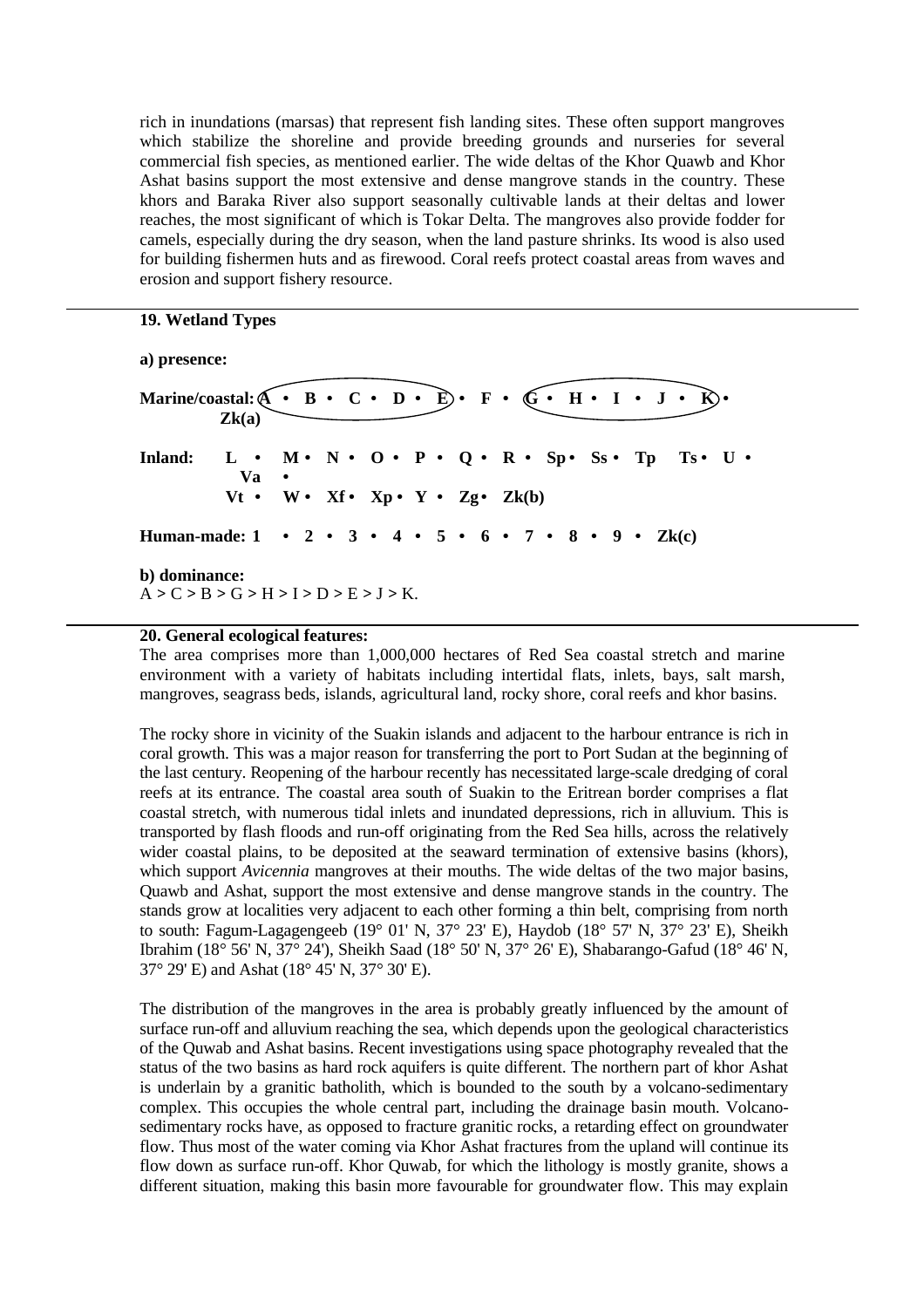the occurrence of relatively more extensive mangroves towards Marsa Ashat.

Further south the most prominent features are Tokar Delta, the small bay and headland at Trinkitat and the Gulf of Agig where two other extensive mangrove stands occur. These are all important shrimp trawling grounds. The shoreline north and south also supports relatively dense mangrove stands. Offshore, to the east the Suakin Archipelago is located. This comprises numerous isles of different size, some of which, e.g. Talla Talla Kabir and Talla Talla Sagir support well developed reefs. The archipelago is an important area for turtles and seabirds and is a proposed MPA.

Terrestrial vegetation comprises mainly halophyte bushes such as *Suaeda* sp. and *Zygophyllum* sp., which grow in sandy areas and sabkhas above the high water mark. Towards the plains, the vegetation is dominated by *Acacia tortilis* desert scrub. Kassas and Zahran (1967) distinguished 13 different communities of plants within the littoral saltmarsh of the Red Sea. However, within any locality only a few of these zones are represented. Furthermore, considerable degradation of the saltmarsh vegetation has occurred during the past few decades, mainly due to increased human disturbance and drought. For example, Kassas (1957) reported six recognizable zones at Marsa Atta (south of Port Sudan), but Ali and Mohamed (1991) found only three of these remaining.

The khor basins in the area support more woody vegetation than the surrounding desert coastal plains. At many parts of the site the main indigenous woody vegetation (*Acacias* and *Suaeda* shrubs) has been extensively replaced by a dense cover of the introduced *Prosopis* sp. At Tokar Delta the species invaded the agricultural land creating severe troubles.

# **21. Noteworthy flora:**

Terrestrial vegetation includes mainly xerophytes and halophytes. Relatively dense stands of *Avicennia marina* mangroves are found at several intertidal locations and islets of the site (see 18 above for stand locations).

#### *Mangrove vegetation:*

The mangrove area at Fagum-Lagagengeeb (19° 01' N, 37° 23' E), south of Suakin, comprises well-developed *Avicennia* mangrove adjacent stands, extending along approximately 4km long shore strip. The outer mangrove belt fringing the shore bends at the northern end to enclose a relatively wide lagoon, bordered seaward by another dense stand growing on a small semi-islet. This is connected to the mainland only through a narrow entrance at the southern parts of the stand. The inner stand runs parallel to the outer belt and becomes fully inundated by shallow water at high tide. Landward most of the forest is backed by dense growth of terrestrial halophytes.

Beside camel browsing, the mangroves have been severely destroyed by felling, which has significantly reduced the tree cover at the more accessible southern parts of the stand. At these parts the number of felled trees (estimated from the remains of the removed barks) amounts to around 40% of the total tree density counted in quadrates. As the accessible parts of the outer stand have been extremely destroyed by cutting, camel browsing has extended to the exposed parts of the inner stand. Some standing trees also suffered mortality and top dying, mostly because of excessive browsing by camels. Severe destruction of pneumatophores and young seedlings, pressed by camels feet, was reported at the outer belt. Good regeneration occurs at the inner stand, where relatively rich seedling growth occurs. However, their chance to grow up to fully mature trees is rare due to the risk of being destroyed under the camels' feet. The success of natural regeneration and recovery of the stands will largely depend on controlling the open access for camels.

The mangrove area at Haydob (18° 57' N, 37° 23' E) represents a good example of formerly well-grown mangroves that has been extremely abridged by severe cutting and grazing. From the remains of the destroyed vegetation, the original stand was extending for at least 7-8 km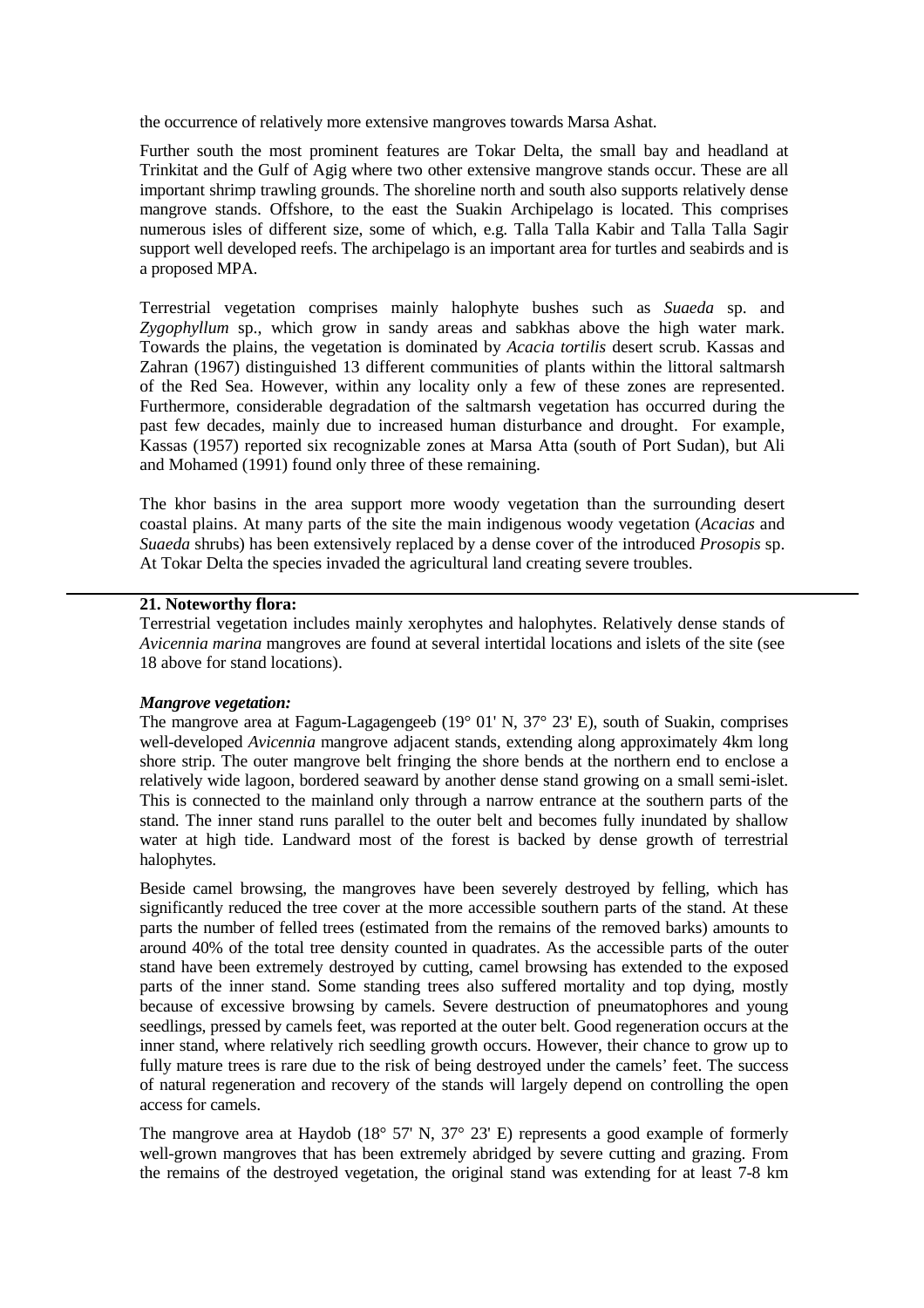length, fringing the shore of an elongated inlet, which intrudes from the southern site of the marsa and runs parallel to the shoreline. The inlet is permanently inundated by deep water. The mangroves growing on the inner bank are accessible through a narrow shallow passage at the northern end of the inlet. At high tide, this part becomes fully inundated by shallow water and mangroves on the inner bank of the inlet are converted into small islets surrounded by shallow water.

The part of the forest that formerly covered the outer landward bank of the inlet has been completely destroyed and removed. The remaining few standing trees indicate that the removed belt had consisted of well-grown *Avicennia* trees attaining up to 5-7m height and 50-80cm GBH. The stand on the inner bank suffers from severe cutting and grazing that threaten its overall existence. Around 80% of the total tree number estimated in a quadrate at the outer zone and 35% at the inner zone of this stand, were felled and removed. The remaining living part of the stand suffers from excessive browsing, cutting of the tree limbs, top dying, demolition of pneuomatophores and some mortality among the standing trees. This indicates severe degradation of what is left of the mangrove cover at the site. Although the stand supports some seedlings, successful regeneration will apparently require replanting of the removed outer belt and the large denuded patches among the inner parts of the stand. The present open access for camels and wood harvesters should be controlled to protect the mangrove and replanted seedlings from damage caused by browsing and cutting.

The mangrove stands at marsa Sheikh Ibrahim (18° 56' N, 37° 24') consist of a narrow belt of *Avicennia* marina extending along 300-400m of the shoreline. Outer fringes of the stand consist of stunted *Avicennia* bushes badly affected by camel browsing. These are followed by lowgrowing trees of 3-5m height and 15-50cm GBH. The inner zones consist of well-grown trees reaching up to 6-8m height and 35-70cm GBH. The stand is severely affected by cutting and felling.

The mangrove stands at marsa Sheikh Saad (18° 50' N, 37° 26' E) are relatively small. Each consists of a narrow belt of *Avicennia* marina extending along 300-400m of the shoreline. Outer fringes of the stands consist of stunted *Avicennia* bushes badly affected by camel browsing. These are followed by low-growing trees of 3-5m height and 37-85cm GBH. The inner zones consist of well-grown trees reaching up to 6-8m height and 65-125cm GBH. The stands are severely affected by cutting, especially at S. Saad, where a great ratio (50-70%) of the trees estimated in quadrates were felled and the remaining ones are with dropped limbs. Branched and dead pneumatophores are common and seedling populations are very sparse. The area is important for fishing and sea cucumber and shell collection.

The mangroves at Shabarango-Gafud (18° 46' N, 37° 29' E) form a dense belt extending for approximately 3.5km fringing the shore of a rounded inundated inlet. The northerly located stand bends around the northern edge to enclose the inlet from the north and extends forming an inner belt parallel to the outer one. The southerly located stand also bends around the southern end of the inlet forming with the opposite northern stand a semi-circular belt surrounding the inlet. The southern stand is however much smaller and supports a relatively sparse *Avicennia* growth.

The stands consist of generally low-growing trees of 2-5 m height, although some trees are rather higher, with GBH ranging between 10-65cm. Cutting is severe at all parts of the stand. The ratio of felled trees was estimated as 30-40% of the total. The remaining living trees greatly suffer from camel browsing, top dying and limb cutting. Significant numbers of pneuomatophores (up to 90% at some parts of the stand) are with dead tips. Good seedlings growth occurs at some fringes and denuded patches, indicating a good potential for natural regeneration provided that suitable protective measures are undertaken.

The mangrove stands at Ashat (18° 45' N, 37° 30' E) are apparently the most extensive and dense mangroves in the country. This may be attributed to the relatively higher drainage density of Khor Ashat. However, this mangrove area had suffered from extensive mass mortality during the last decade, resulting in a significant loss in the mangrove cover in the area. The area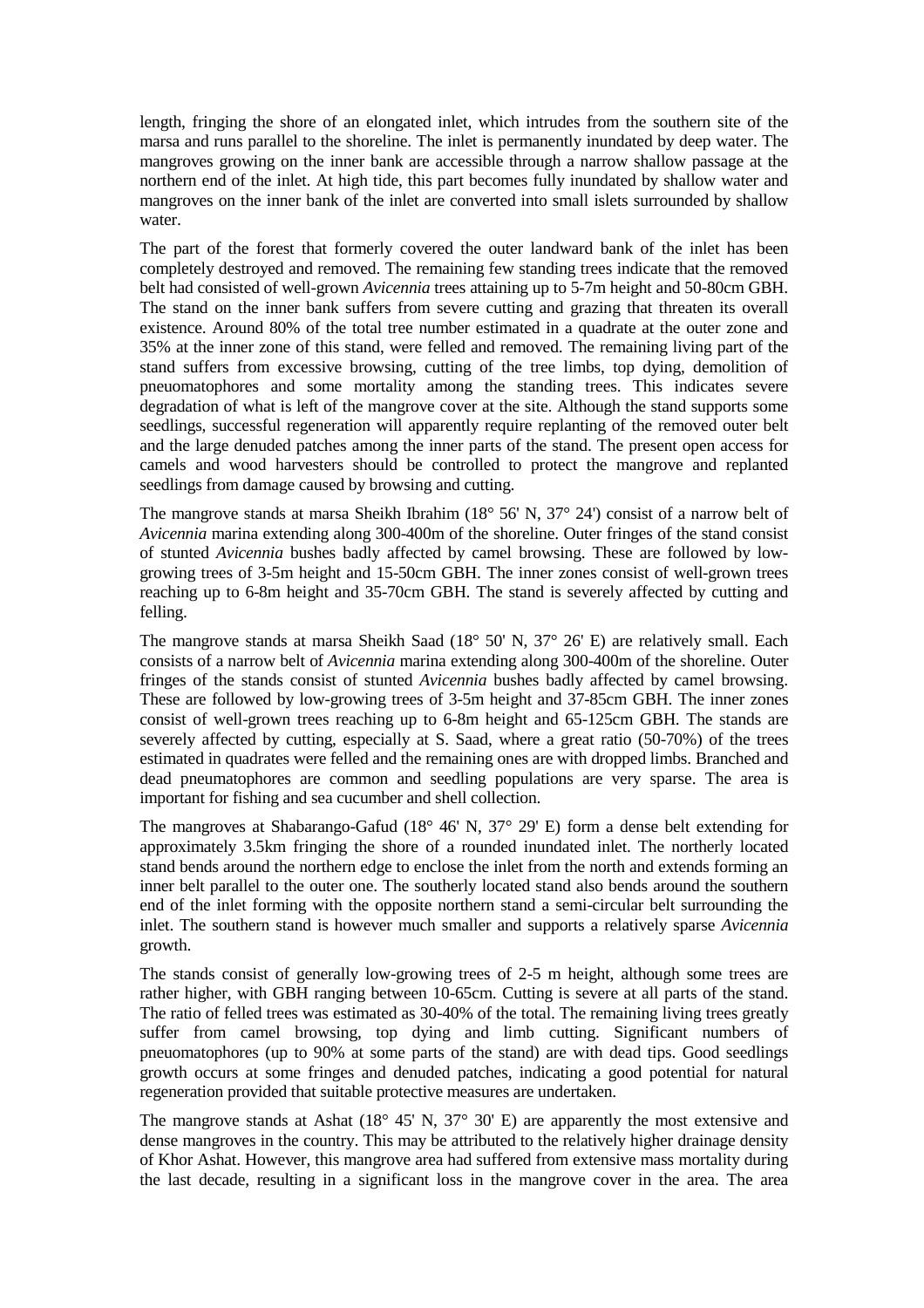comprises three stands. The northerly and southerly located stands bend around the northern edge to enclose a large inlet in the middle. A third stand is located seaward on an elongated islet forming the inner bank of the inlet. The northern stand is narrow and about 2.5 km long. The southern stand is relatively broader and longer, extending along 4 km of the inlet bank. The inner stand is smallest forming around 500 m belt. The forests cover a wider area, compared to other mangrove areas in the country, which may reach well above 500 m width at some parts. The vegetation is dense low-growing trees rarely exceeding 5-6 m height. The GBH mostly falls between 15-75 cm.

The southern stand is dominated by dead standing trees. The mass mortality included a wide area of the stand (around 1.5 km long X 500 m wide patch). Collection of the dry limbs and tree barks for fuelwood and timber uses has cleared a considerable part of the mass mortality area. Recent cutting among living trees was also reported, in spite of the presence of ample amounts of dry wood of the dead trees, mostly because of the low quality of the latter, which became heavily infested by insect woodborers. Top dying of uppermost and outermost branches, and curling leaves are common also among other stands in the area. This may indicate that the stand is still under stress. The cause of the mortality is uncertain. However, it could be attributed to localized changes in tidal flow regimes. This might have been caused by excessive sediment loads on the entrance and channels of the inlet. Similar situations were reported in some stands in Djibouti and southern Red Sea coast of Yemen during a recent PERSGA survey (2002). Many seedlings were observed growing at the inner fringes and some denuded patches. However, owing to the large size of the area affected by mass mortality and excessive damage by destructive cutting and grazing, regeneration should be enhanced by planting and controlling of the presently open access for camels and people.

#### *Seagrass and algae:*

Eight seagrass species have been reported to occur on shallow Sudanese coastal water. The most common are *Thalassia hemprichi* and *Halodule uninervis*. *Halophila ovalis* and *H. stipulacea* occur frequently at several localities. Around 24 marine algal species were reported as common in the Sudanese coastal water. The calcareous algae *Halemida sp.*, *Corallina sp.* and *Padina sp.* Occur widely in reefs and rocky substrates. At soft-bottom sheltered areas the red algae *Gracilaria sp.*, *Hypnea sp.* and *Laurencia sp.* are very common.

#### **22. Noteworthy fauna:**

Two species of marine turtles, hawksbill turtle (*Eretmochelys imbricata)* and green turtle *(Chelonia mydas*) were reported to nest on Suakin Archipelago. The threatened dugong (*Dugong dugon*) was also reported to occur in the area. The bottlenose Dolphin *Turciops truncates* is often observed in open waters and inshore water. Around six other sharks species and 20 commercial bony fish species are considered as important. Among the most conspicuous are *Caranx spp., Lethrinus fletus, Lutjanus bohar, Lutjanus gibbus, Epinephelus aereolatus, Plectropomus maculates, Aprion virescens, Chelinus undulates, Mugil spp., Naso unicornis, Agryops spinifer, Siganus lineatus, Variola louti* and some others (see Reed 1964). Coral reefs in particular support a high fish diversity.

Important terrestrial wildlife in the area includes the mammalian species *Gazella littoralis, Oreotragus oreotragus* reported from seasonal valleys across the coastal plains. *Capra ibex nubiana* and *Ammotragus lervia* were also reported from remote areas in the region. Among resident birds *Pterocles senegalensis, Clamidotis undulata* and *Struthio camelus* were also reported. The introduced Indian craw is widespread near urban and rural settlements, and considered now as a serious pest.

Breeding birds reported by a recent PERSGA survey (SHOBRAK 2002) on seven of these islands include little green heron (*Butorides striatus*): 2 pairs on Shubok I, 9 pairs on Shubok II, 2 pairs on Shubok III, 1 pair on Sararah; pink-backed pelican (*Pelecanus rufescens*): 11 pairs on Abu Abdallah (Suakin); Western reef heron (*Egretta gularis*): 15 pairs on Shubok I,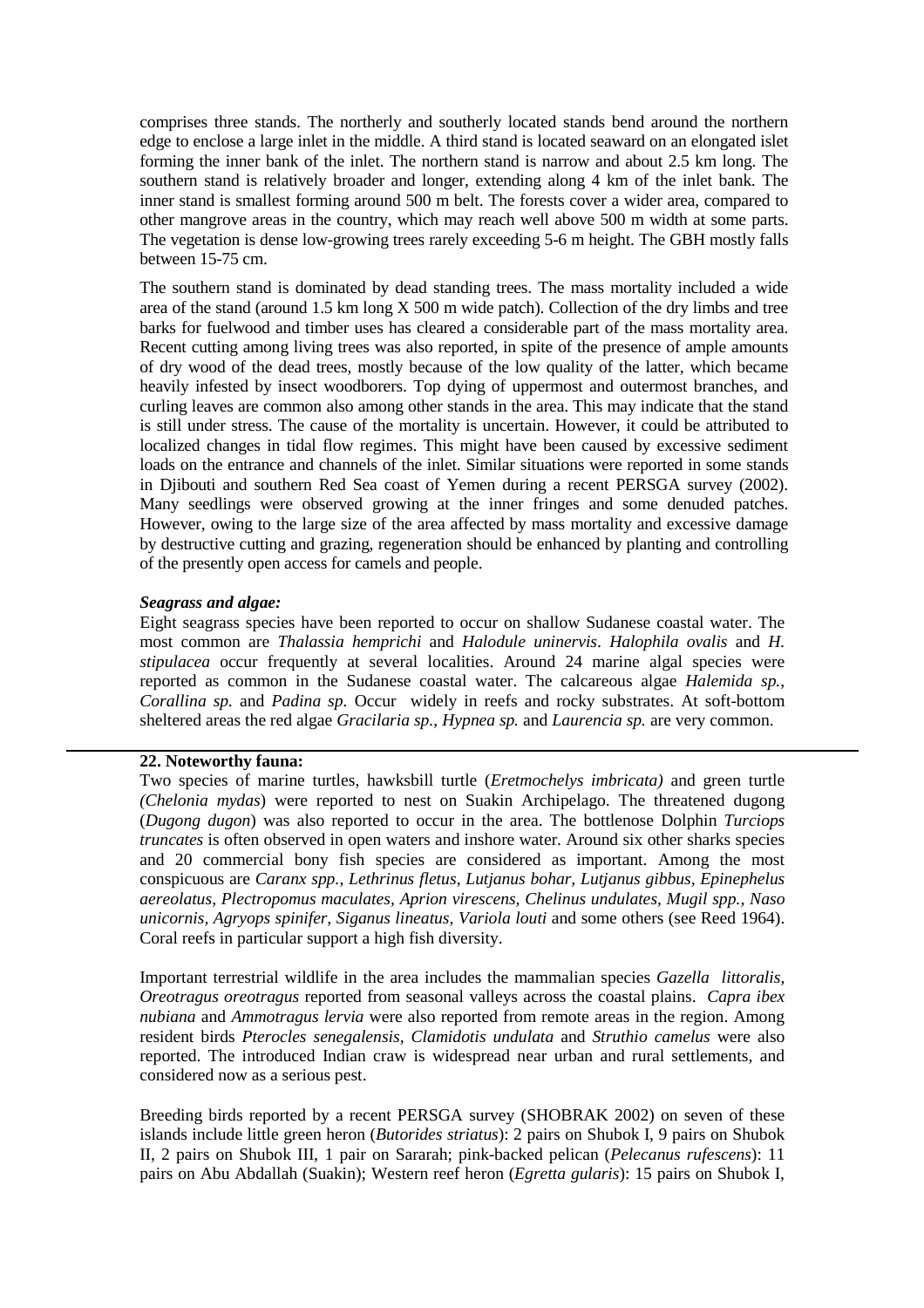5 pairs on Shubok II, 1 pair on Sararah, in addition to 9 western reef heron nests on Shubok I, 3 on Shubok III and 3 on Zahari II; osprey (*Pandion haliaetus*): 3 pairs on Shubok I, 1 pair on Shubok III, 2 pairs on Sararah, 2 pairs on Zahari II; sooty falcon (*Falco concolor*): 4 pairs on Shubok I, 2 pairs on Shubok III, 1 pair on Sararah; crab plover (*Dromas ardeola*): 1 pair on Shubok I, 250 pairs on Sararah (plus 273 crab plover nests); sooty gull (*Larus hemprichii*): 1 pair on Shubok I, 1 pair on Shubok II, 2 pairs on Shubok III, 1 pairs on Sararah, 2 pairs on Zahari II, 1 pairs on Abu Abduallah (Suakin); Caspian tern (*Sterna caspia*): 1 pair on Shubok I; lesser crested tern (*Sterna bengalensis*): 1 pair on Sararah, 3000-4000 pairs on Zahari I (plus 1520 lesser crested tern nests on Shubok I, and 2800 L.C.T. nests on Zahari I); whitecheeked tern (*Sterna repressa*): 56 pairs on Shubok II, 120 pairs on Sararah, 200-300 pairs on Zahari II, 3000 pairs on Abu Abdullah (Suakin); and bridled tern (*Sterna anaethetus*): 10 pairs on Shubok III, 7000 pairs on Sararah.

# **23. Social and cultural values:**

**a)** Describe if the site has any general social and/or cultural values e.g., fisheries production, forestry, religious importance, archaeological sites, social relations with the wetland, etc. Distinguish between historical/archaeological/religious significance and current socio-economic values:

Marine fishery is a major activity centered at Suakin. Smaller fishing populations are also found at the southern marsas (Haydob, Elshiyokh, Ashat, Trinkitat and Agig), where fishery has a major economic and cultural value in the area. Fishery development will largely contribute to development and raising of living standards of people. The site includes a variety of biotopes of great basic and problem-oriented research potentials. Little is known about biology of most of the economic important species, as well as status of their fishery and resource exploitation. However, for most people nomadism is the main kind of living, camels being the main animals kept, which are of great social and economic value.

Agriculture is practiced at Delta Tokar, which represents the sole site with significant potential for cultivation in the whole coastal zone. An agricultural scheme was established there since the early colonial period. The number of tenants varies from year to year, averaging around 10,000, mostly from the indigenous Beni Amir and Hadandawa tribes. The major crops are cotton, sorghum, millet and vegetables.

**b)** Is the site considered of international importance for holding, in addition to relevant ecological values, examples of significant cultural values, whether material or non-material, linked to its origin, conservation and/or ecological functioning?

If Yes, tick the box  $\Box$  and describe this importance under one or more of the following categories:

- i) sites which provide a model of wetland wise use, demonstrating the application of traditional knowledge and methods of management and use that maintain the ecological character of the wetland:
- ii) sites which have exceptional cultural traditions or records of former civilizations that have influenced the ecological character of the wetland:

The historical town of the Suakin was a major Red Sea harbor during the Middle Ages, described by ancient visitors to the region. The historical buildings, constructed mainly of hard and fossil corals are now reserved as important archeological sites, visited by national and foreign tourists. Tourism in the area is however, at its infancy and does not currently have any significant contribution to the economy. Lack of infrastructure and business plans are the main reasons for this.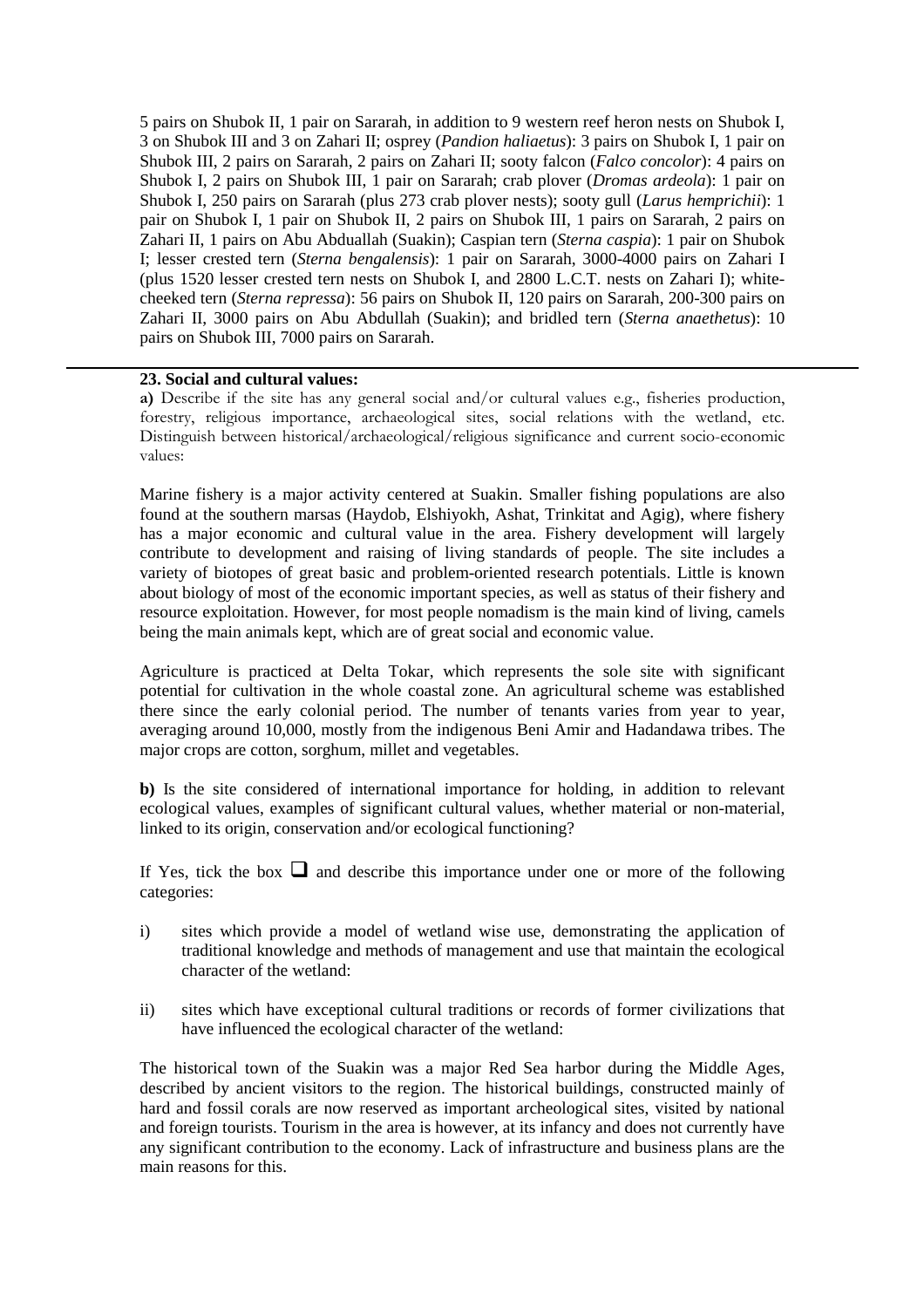- iii) sites where the ecological character of the wetland depends on the interaction with local communities or indigenous peoples:
- iv) sites where relevant non-material values such as sacred sites are present and their existence is strongly linked with the maintenance of the ecological character of the wetland:

#### **24. Land tenure/ownership:**

#### **a) within the Ramsar site:**

According to land legislation in the country, the government is the principal owner of the land. Based on the federal system, land rights are at relevant state level. The Land Directorate which affiliates the Red Sea State Ministry for Urban and Planning General has the authority of planning for land use, issuing and registration land ownership. According to the law all non registered lands are owned by the government. However, most of the local inhabitants in the area are nomadic tribes who consider that they have the land rights, so some conflicts are often reported.

**b) in the surrounding area:** In the surrounding area the same is true.

#### **25. Current land (including water) use:**

#### **a) within the Ramsar site:**

The main land use at the site is livestock grazing. The Red Sea State in general supports around 693,186 livestock heads, mainly camels, goats and sheep. People are primarily nomadic and pastoral. Unpublished surveys classified 55% of the land in the Red Sea State as pastoral lands, 42% as saline sabkhas and desert and only 3% as agricultural lands (Saeed et al. 2002). Except for Suakin and Tokar towns population at the site is extremely scarce. Small fishing settlements and landing sites are found at Haydob, Elshiyokh, Ashat, Trinkitat and Agig. Suakin is a major fish landing harbour and fish market in the coastal area.

Other activities include petty trading, wood cutting or seasonal migration for labor in adjacent urban areas, mainly Port Sudan, Suakin and Tokar. There is an unpaved car track connecting Tokar with Suakin through which agricultural products are exported from Tokar Delta to other parts of the State. Remoteness and lack of land transport infrastructure is the main obstacle for economic development and resource exploitation.

**b) in the surroundings/catchment:** In the surrounding area the same is true.

# **26. Factors (past, present or potential) adversely affecting the site's ecological character, including changes in land (including water) use and development projects:**

#### **a) within the Ramsar site:**

Serious threats exist due to anticipated major changes in land use. The stretch of the coastline south of Suakin near Ashat area is planned to host part of a huge shrimp and fish farming industry project. The project covers around 3150 hectares and includes 10 farms distributed at the site and north of Port Sudan. In addition to the farms the project includes several factories for Tuna and shrimps processing, livestock fodder production and ice plants. The planned shrimp farms are anticipated to create environmental problems in the future. Shrimp farms may result in irreversible conversion of coastal habitats. The mass discharge of effluent and nutrients will have serious impacts on mangroves and fringing reefs. The construction of channels to divert seasonal freshwater run-off from the mountains to protect the ponds will change the hydrological regimes in the area and adversely impact the coastal habitats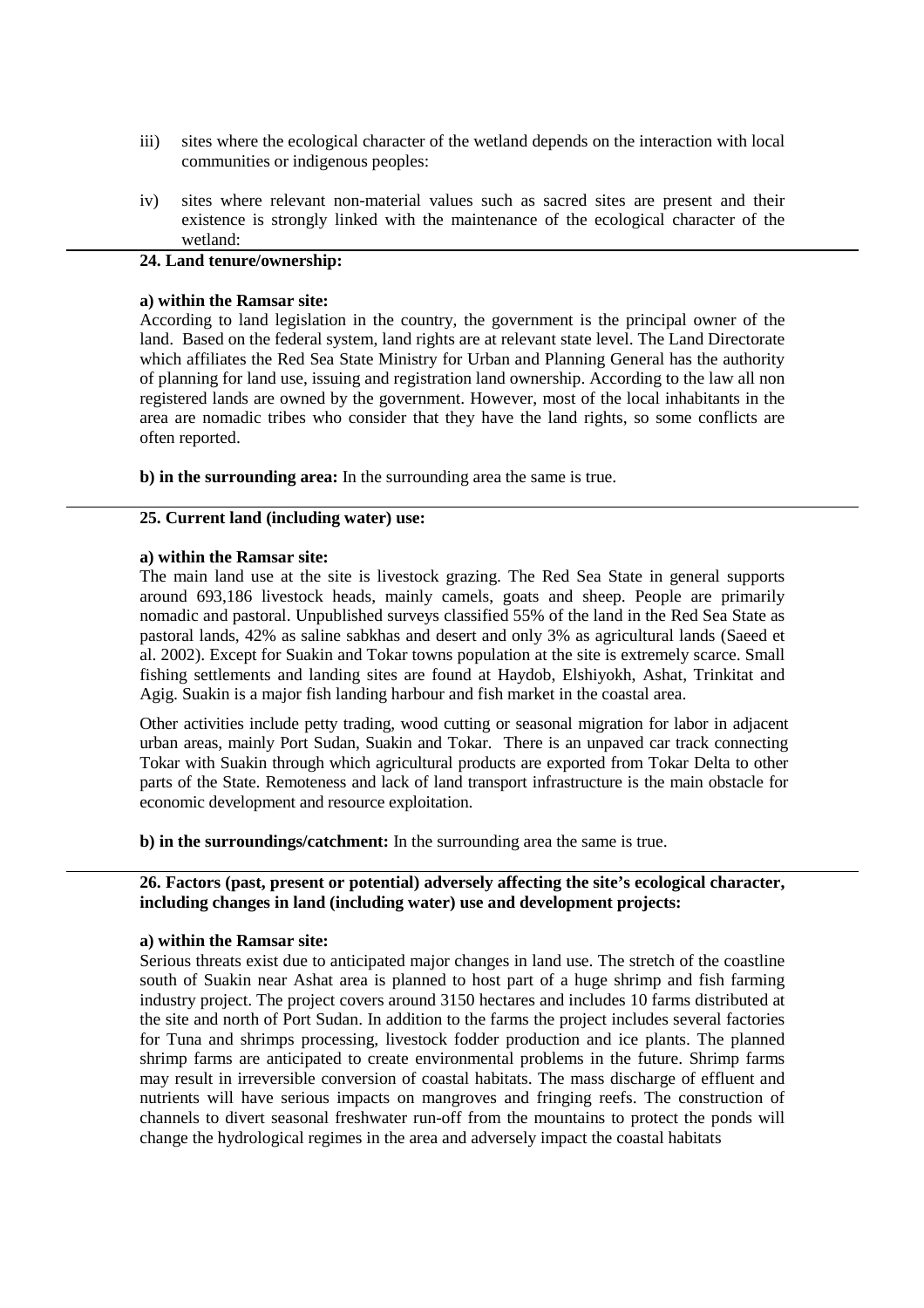A general decline in rainfall during the last few decades has led to marked terrestrial and mangrove degradation in the region. The effects of this factor was however combined and accelerated by human stress on the resource. Natural degradation in land pasture has led to overgrazing, which in turn doubled the impact on plant cover. This has also forced the nomads and camel herders to shift to mangroves as alternative fuel-wood and fodder for their camels. The status of the mangroves at the site is detailed in 19 above. Major threats come from overgrazing, cutting, freshwater damming and change in land use.

Large-scale coral dredging and sediment dumping was carried out near Suakin to widen the entrance and ship channels and reconstruct the port. More dredging is anticipated to take place in the future phases of developing the capacity of the port. The impacts of this on marine biota and coral reefs have not been assessed and remain largely unknown.

The introduced tree species *Prosopis fulifora* is recently considered as problematic because of its high capacity to compete and exclude indigenous vegetation, as well as its serious invasion of farms and agricultural areas at Delta Tokar. However, some arguments suggest that *Prosopis fulifora* has successfully contributed to soil stabilization in the area, which is often subject to prolonged drought periods.

**b) in the surrounding area:** The same is true in the surrounding area.

#### **27. Conservation measures taken:** None

**a)** List national and/or international category and legal status of protected areas, including boundary relationships with the Ramsar site: None

**b)** If appropriate, list the IUCN (1994) protected areas category/ies which apply to the site (tick the box or boxes as appropriate): Unset

#### Ia  $\Box$ : ; Ib  $\Box$ ; III  $\Box$ ; IV  $\Box$ ; V  $\Box$ ; VI  $\Box$

**c)** Does an officially approved management plan exist; and is it being implemented?: No

**d)** Describe any other current management practices: None

# **28. Conservation measures proposed but not yet implemented:**

The Suakin Archipelago is a proposed MPA that occupies the southeastern quarter of the site. No information is available on activities or management plans for ratification, if any.

#### **29. Current scientific research and facilities:**

Most of the few published research works and unpublished reports on the site have concentrated on mangroves south of Suakin (Khalil and Krupp 1994, Wilkei 1995), coral reefs and coral communities (Vine & Vine 1980). Some works are available on trawling fishery at southern Tokar delta (Brandford 1980).

National institutions involved in marine and coastal area research include the University of Khartoum, which has established a marine station at Suakin since the early 1970s, Marine Fisheries Research Center, Wildlife Research Center (both affiliate to the Federal Ministry for Science and Technology), and the Red Sea University in Port Sudan (founded in 1993). None of these institutions, however, currently run any sound research program. The main obstacles being the lack of sufficient funding, facilities and manpower as well as emigration of trained staff.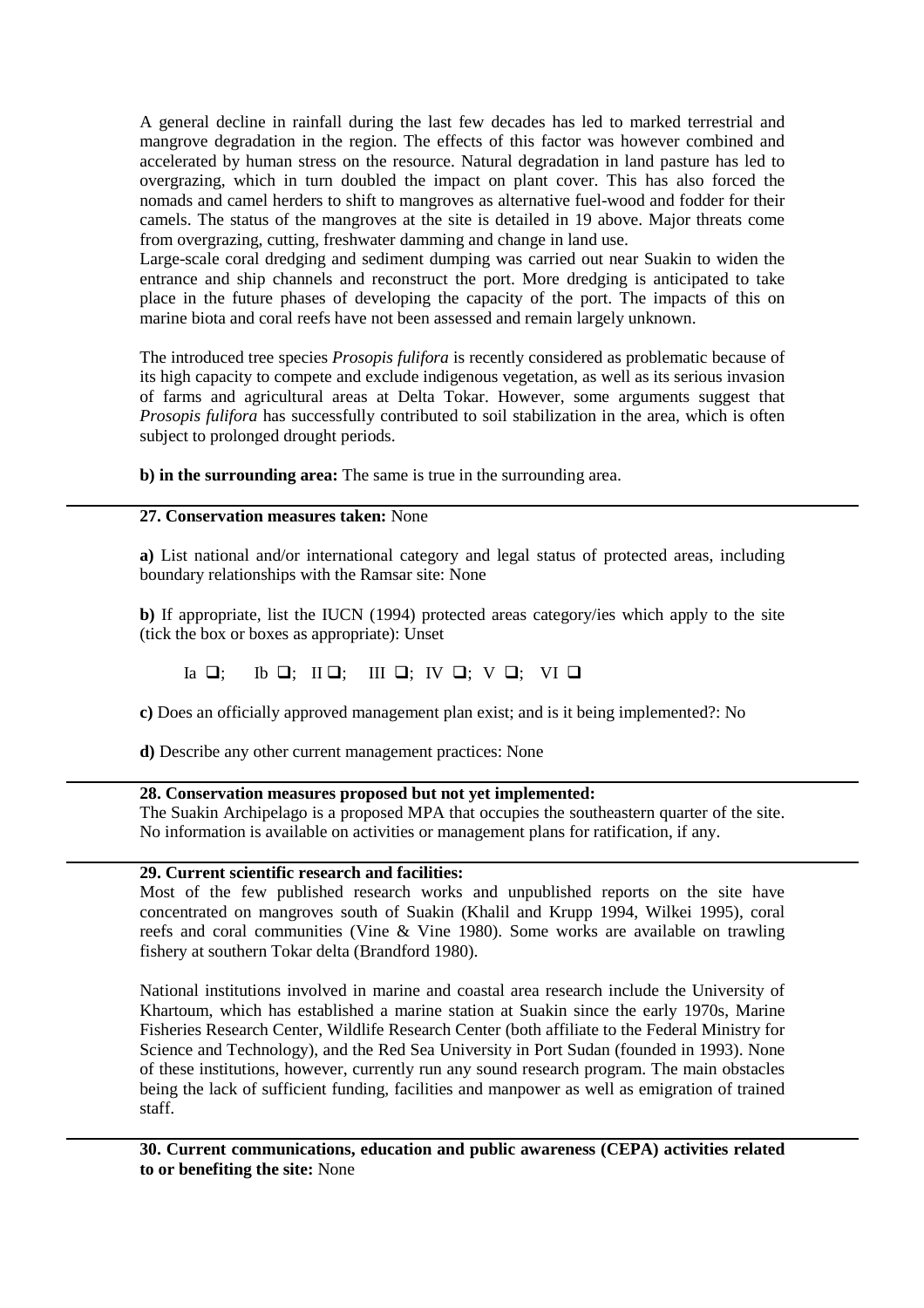#### **31. Current recreation and tourism:**

The historical town of Suakin Island is an important archeological site and together with the huge resource for SCUBA diving gives the site a great potential for tourism.

# **32. Jurisdiction:**

The following institutions are directly involved in the use and management of coastal and marine areas including the suggested Ramsar site:

- The Higher Council for Environment and Natural Resources (HCENR) is the technical government environmental agency in charge of coordination, environment and conservation policy making and international cooperation.
- The General Administration for Wildlife Conservation is charged with the protection and management of wildlife, including protected areas.
- The Marine Fisheries Administration manages fisheries resources and controls the observation of fisheries regulations.
- The Sea Ports Corporation is in charge of all aspects of maritime transport and ports administration. The corporation is a major business government body and is responsible for implementation of plans regarding marine transport. It is very influential in developing master plans for urban areas as it has jurisdiction for huge coastal lands.
- Sudan Line is a commercial shipping company that plays an important role in observing maritime traffic at high sea.
- The Ministry of Defense is in charge of the Navy Forces in the Red Sea area. The Navy is responsible for security in the coastal and marine areas.
- The Ministry of Interior is in charge of the Police Force. The Wildlife Force is under administrative supervision of this Ministry.
- Sudan Meteorology Corporation provides weather forecasts for the area.
- The National Forests Corporation is responsible for forest resource management including mangrove areas.
- Department of Archeology is charged with archeological sites (Suakin island).
- Ministry of Mining coordinates coastal and marine mining activities, oil and gas explorations.

#### **33. Management authority:**

Director of Wildlife Conservation Port Sudan Office. Mr Nasr Eldeen Mohamed, Co. Wildlife Conservation General Administration. Ministry of Tourism and Wildlife. Tel. +249 183 261134 Fax. +249 183 261139 E.mail :wildlife-sudan@yahoo.com

#### **34. Bibliographical references:**

- Abdellatif E. M. (1980) Observations on nesting behavior of the Hawksbill Turtle from Suakin Archipelago. Pp: 181-192, in: Proceedings of Symposium on the Coastal and Marine Environment of the Red Sea, Gulf of Aden and Tropical Indian Ocean, Khartoum 9-14 January 1980.
- Abdellatif E. M. (1993) Factors Threatening the Marine and Coastal Environment of the Red Sea in Sudan: A call for attention. Sudanese Environment Conservation Society (SECS), Khartoum.
- Abu Bakr, O. A. (1995). The effect of waste oil disposal into the Red Sea. M.Sc. thesis. Institute of environmental Studies, Uniiversity of Khartoum
- Ali, A. K. S. & Mohamed, B. F. (1991). The Ecology of the Red Sea coast in the Sudan: Environment and vegetation. RESAP Technical Papers, No. 4, U. of K. and U. of Bergen. Khartoum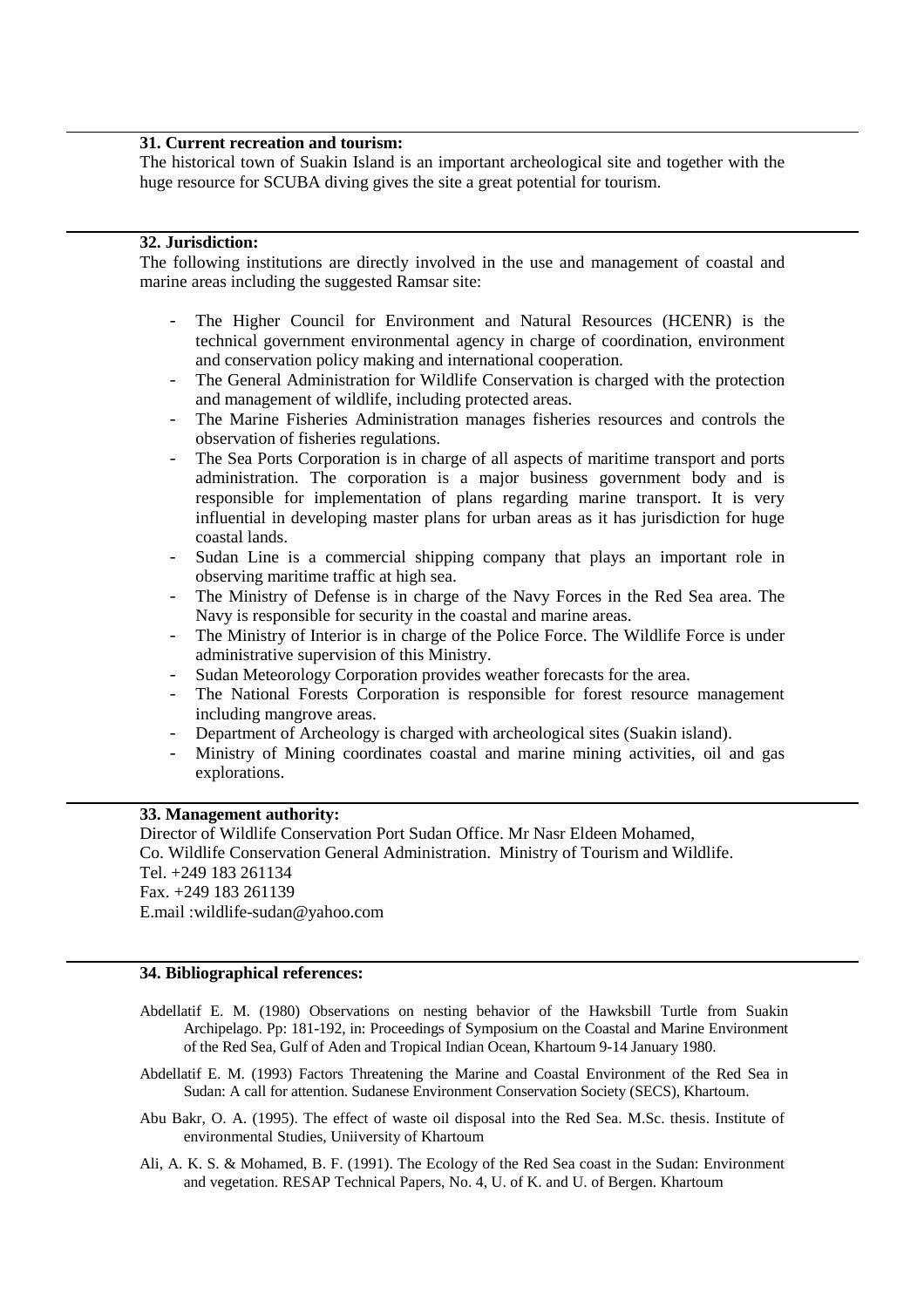Andrews, F. W. (1950). The flowering plants of Anglo-Egyptian Sudan. Sudan Government.

- Babier, E., & Cox, M. (2002). Economic and demographic factors affecting mangrove loss in the coastal provices of Thailand, 1979-1996. *Ambio* 31(4): 351-357
- Branford, J. R. (1980). Paeneid shrimps in Tokar Delta Region of the Red Sea .pp: 246-274 in: Proceedings of Symposium on the Coastal and Marine Environment of the Red Sea, Gulf of Aden and Tropical Indian Ocean, Khartoum 9-14 January 1980.
- Betz, K. H., & Otte, G. (1980). Species distribution and faunal biomass of soft bottom faunal macrobenthos in a coral reef (Brajah, Central Red Sea). In: Proc of the Symp. On the Coastal and Marine Environment of the Red Sea, Gulf of Aden and Western Indian Ocean, 9-14 Jan 1980, Khartoum, ALESCO/UNESCO/ The Saudi-Sudanese Red Sea Commission, Vol. 1, pp. 135-162
- Budesanstalt für Geowissenschaften und Rohstoffe (BGR). 1980. Sudanese-German exploration project: reconnaissance of groundwater and surface water resources in the coastal area of Sudan (Eastern Red Sea Provicne). Unpublished technical report, BGR, Hannover, Germany
- Crowfoot G.M. (1928) Flowering Plants of the Northern and Central Sudan. Orphans Printing Press Ltd., Leominster.
- El Hag, A. E. (1978). Some ecological aspects of the estuarine prawns of the Sudanese Red Sea coast. M.Sc. thesis, University of Khartoum.
- El Tom, M. A. (1991) The Climate of the Red Sea Region of the Sudan: An Outline. Red Sea Area Programme (RESAP) Technical Papers No. 1, University of Khartoum.
- Fishpool, L. D. C. and Evans, M. I., eds. (2001). Important Bird Areas in Africa and associated islands: Priority sites for conservation. Newbury and Cambridge, UK: Pisces Publications and BirdLife International (BirdLife Conservation Series No. 11).
- Jones, D. A. (No date). Standard Survey Methods for inter-tidal biotopes. PERSGA, Jeddah.
- Karbe, L. (1980). Plankton investigations on an exposed reef of central Red Sea (Shuab Brajah, Sudan). Pp: 519-540. In: Proc of the Symp. On the Coastal and Marine Environment of the Red Sea, Gulf of Aden and Western Indian Ocean, 9-14 Jan 1980, Khartoum, ALESCO/UNESCO/ The Saudi-Sudanese Red Sea Commission, Vol. 2.
- Kassas, M. (1957). On the ecology of the Red Sea coastal land. *J. of Ecology* 45: 187-203.
- Kassas, M. & Zharan, M. A. (1967). On the ecology of the Red Sea salt marshes, *Egypt. Ecol. Monographs* 37(4): 297-315.
- Khalil, A.S.M. (1994) An Ecological study on fishes of the mangrove ecosystems of the Sudanese Red Sea. M. Sc. Thesis, Dept. Of Zoology, University of Khartoum, Sudan.
- Khalil, A. S. M. 2001. Response of meiofauna to mangrove deforestation in arid coastal habitats of the Red Sea (Sudan) with emphasis on free-living marine nematodes. ZMT Contribution 13. Center for Tropical Marine Ecology, Bremen. 82pp.
- Khalil, A.S.M., (2002). Monitoring program for mangrove and intertidal biotopes in the Red Sea and Gulf of Aden. PERSGA, Jeddah.
- Khalil. 2003b. *Status of Mangroves in the Red Sea and Gulf of Aden: Regional Report.* PERSGA, Jeddah.
- Khalil, A.S.M., Krupp F. (1994) Fishes of the mangrove ecosystem. In: Comparative Ecological Analysis of Biota and Habitats in Littoral and Shallow Sublittoral Waters of the Sudanese Red Sea. Report for the period of April 1991 to December 1993. Faculty of Marine Science and Fisheries, Port Sudan & Forschungsinstitut Senckenberg, Frankfurt.
- Kitheka J.U., Ongwenyi G.S. & Mavuti, K.M. (2002). Dynamics of suspended sediment exchange and transport in a degraded mangroves in Kenya. *Ambio* 31(7-8): 580-587
- Krupp, F., Turkay,M.,Elhag, A.G.D. and Nasr, D. (eds) (1994). Comparative Ecological analysis of biota and habitats in littoral and shallow sublittoral waters of the Sudanese Red Sea. Forschungsinstitut Senckenberg, Frankfurt and Faculty of Marine Science and Fisheries, Port Sudan 89 pp.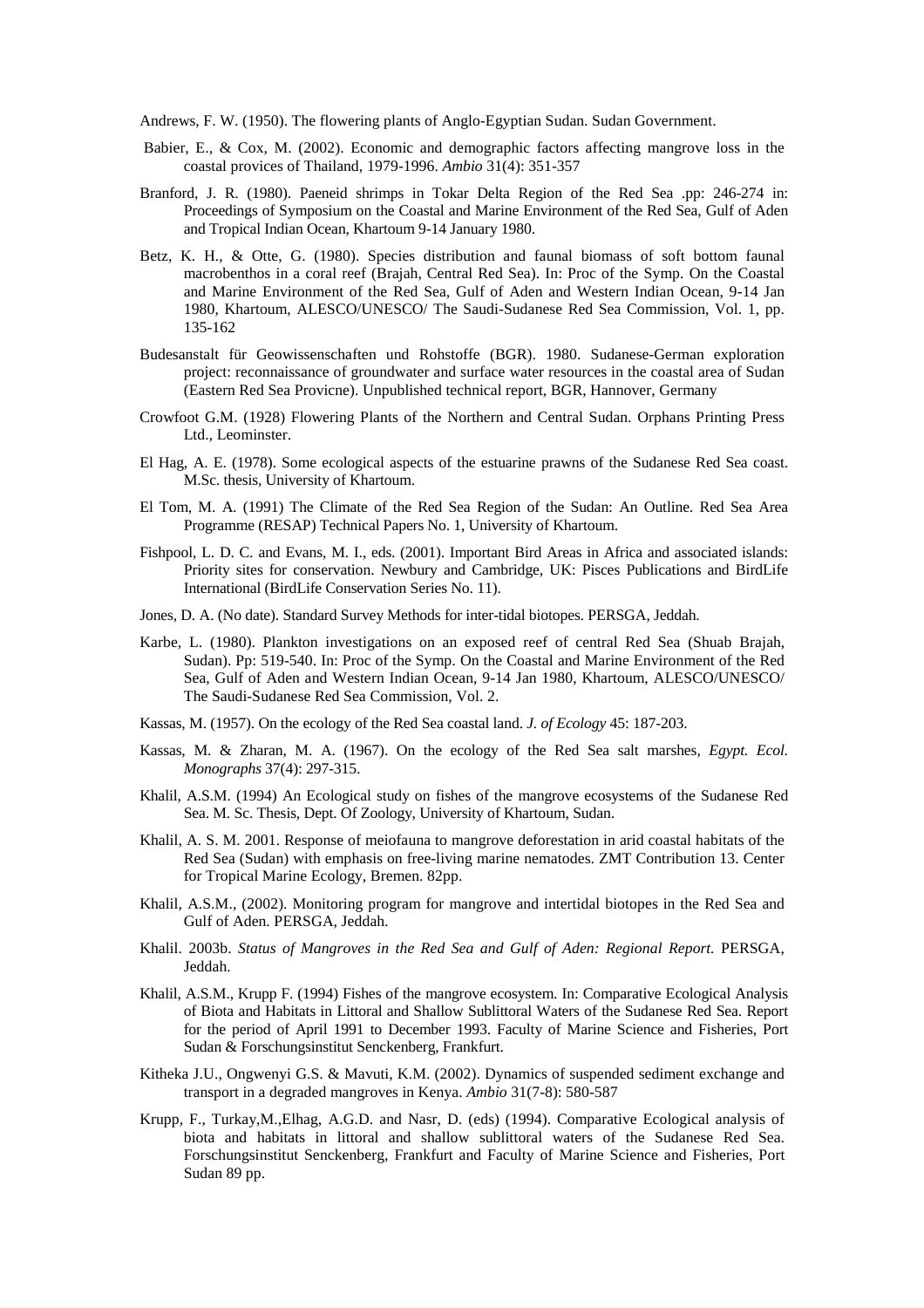- Körner, A, Greiling, R. O., Reischmann, T., Hussein, I. M., Stern, R. J., Dürr, S., Krüger, J., and Zimmer, M. 1987. Pan-African crustal evolution in the Nubian segment of NE Africa. In *Proterozoic Lithospheric Evolution,* edited by A. Körner, Geodynamic Series, vol. 17 (Washington, DC: American Geophysical Union), pp: 235-257.
- MacNae, W. (1968). A general account of the fauna and flora of the mangrove swamps and forests in the Indo-West-Pacific Region*. Adv. Mar. Biol.* 6: 73-270.
- MEPI (1993) Identification study for Sudan Red Sea Fisheries. Ministry of Economic Planning and Investment. Khartoum
- Mergner & Schumacher (1985). Quantitative analysis of coral communities on Sanganeb Atoll (central Red Sea) comparison with Aqaba (Northern Red Sea). Proceedings of the fifth International Coral Reefs Congress, Tahiti, Vol. 6 pp: 243-248.
- Mohamed, B. F. 1984. Ecological observations on the mangroves of the Red Sea shores of the Sudan. *Hydrobiologia* 110: 109-111.
- Michele L. Thieme, Robin Abell, Melanie L.J. Stiassny, Paul Skelton, Bernhard Lehner, Guy G. Teugels, Eric Dinerstein, Andre Kamdem Toham, Neils Burgess and David Olson, 2005. Freshwater Ecoregions of Africa and Madagascar: A Conservation Assessment. World Wide Fund-United States.
- Musa S.B. (1991) Surface run-off in the Red Sea Province. Red Sea Area Programme (RESAP) Technical Papers No. 5, University of Khartoum, Sudan.
- Nasr, D. H. (1980). Coastal plankton fauna of Sudanese Red Sea. Pp: 561-582. In: Proc of the Symp. On the Coastal and Marine Environment of the Red Sea, Gulf of Aden and Western Indian Ocean, 9- 14 Jan 1980, Khartoum, ALESCO/UNESCO/ The Saudi-Sudanese Red Sea Commission, Vol. 2,
- Ormond, R.F.G. 1980. Management and Conservation of Red Sea habitats. In: Proc of the Symp. On the Coastal and Marine Environment of the Red Sea, Gulf of Aden and Western Indian Ocean, 9-14 Jan 1980, Khartoum, ALESCO/UNESCO/ The Saudi-Sudanese Red Sea Commission, Vol. 2, pp. 135-162
- Patzert W.C. (1974) Seasonal reversal in Red Sea circulation. *Proc IAPSO Symp.,* Paris 9-10 Oct. 1972, p 55-85.
- PERSGA 1998. *Strategic Action Programme for the Red Sea and Gulf of Aden.* World Bank, 98 p.
- PERSGA. 2002. *Standard Survey Methods for Intertidal and Mangrove Biotopes.* Prepared by A. S. M KHALIL. PERSGA Training Workshop Report, No. 1 46 pp.
- PERSGA. 2003a. Compiling and analysis of legislation on protection of coastal and marine environment in the Red Sea and Gulf of Aden countries. Part I: Technical Reports. Prepared by A. I. Al-Ebiari. PERSGA, Jeddah *(in Arabic)*
- PERSGA/GEF 2002. *The Red Sea and Gulf of Aden Regional Network of Marine Protected Areas. Regional Master Plan.* PERSGA Technical Report No. 1, PERSGA, Jeddah
- PERSGA/GEF 2003. *Regional Action Plan for the Conservation of Coral Reefs in the Red Sea and Gulf of Aden.* PERSGA Technical Report No. 3, PERSGA, Jeddah.
- PRICE, A.R.G., MEDLEY, P.A.H., MCDOWALL, R.J., DAWSON-SHLEPHARD, A.R., HOGARTH, P.J., ORMOND, R.F.G. (1987) Aspects of mangal ecology along the Red sea coast of Saudi Arabia*. J. Nat. Hist.* 21: 449-464.
- Reed, W.(1964) Red Sea fisheries of Sudan. Government Printing Press. Khartoum. 116 PP.
- Rein-Ruhr Ingenieur Gessellschaft (RRI) GmbH .1989. Preparatory works for groundwater resources development – water supply of Port Sudan. Investigation Reports, RRI, Dortmund, Germany.
- Saeed, O. M., Elhag, K.O.M, Magid, A.E.A, Osman, N.A., Mudathir, H.E., Gaiballah, A.K. & ElSaudi, G.M. (2002): Integrated Coastal Zone Management Program for Sudan: Sudan coastal profile (Draft). PERSGA, Jeddah.

SAP (2001). Country Reports. PERSGA, Jeddah.

Shobrak, M. (2002): The Status of Seabirds in Sudan. PERSGA, Jeddah.